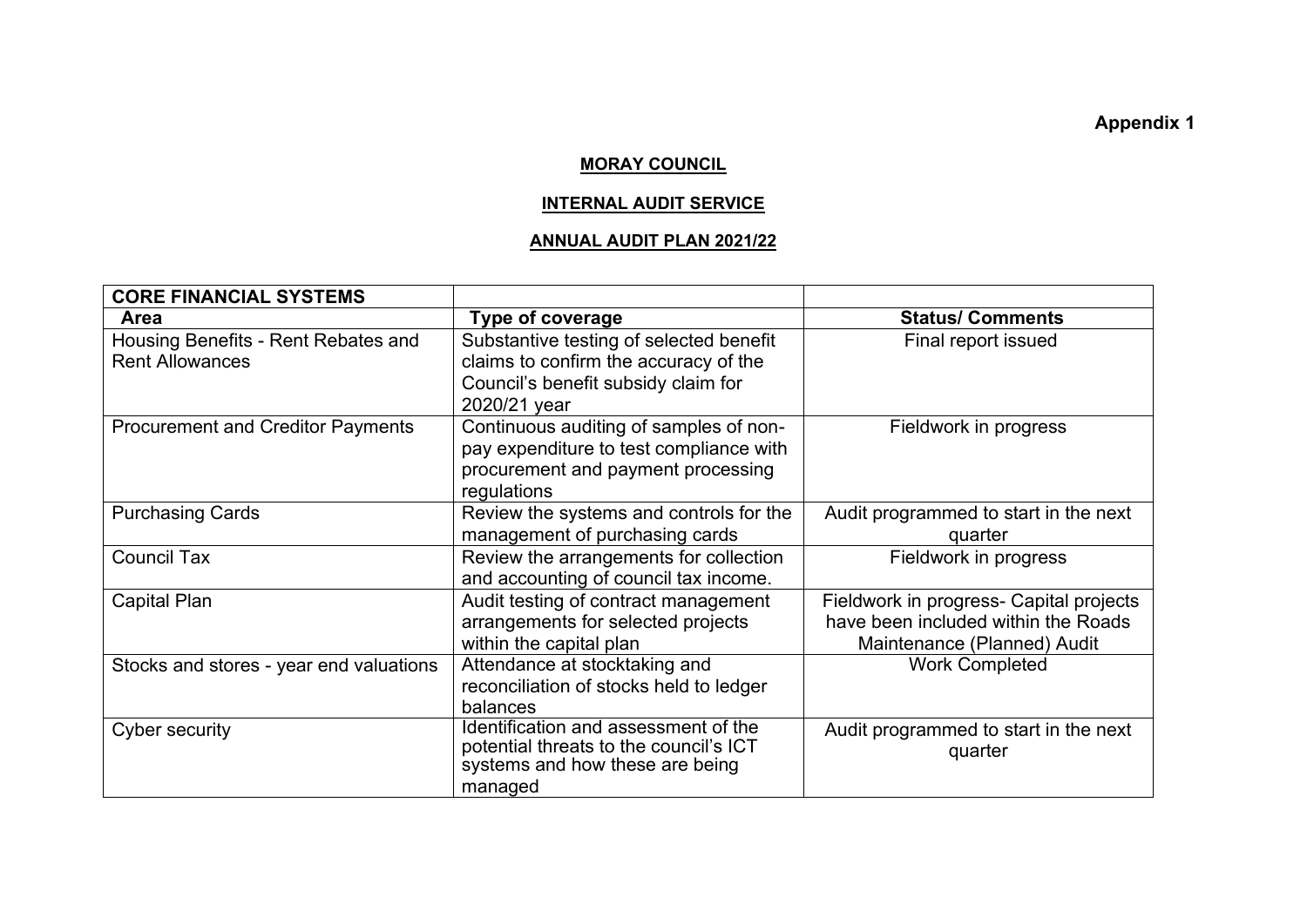| <b>OTHER SYSTEMS</b>                                                         |                                                                                                                                                   |                                                                                                       |
|------------------------------------------------------------------------------|---------------------------------------------------------------------------------------------------------------------------------------------------|-------------------------------------------------------------------------------------------------------|
| <b>Area</b>                                                                  | <b>Type of coverage</b>                                                                                                                           |                                                                                                       |
| <b>Environmental Services- Collection and</b><br>accounting of planning fees | Review the accounting arrangements<br>for the collection, recording etc of<br>planning fees                                                       | Audit programmed to start in the next<br>quarter                                                      |
| <b>Environmental Services - Roads</b><br>Maintenance (Planned)               | Audit of roads maintenance planned<br>repairs                                                                                                     | Fieldwork in progress- - Testing has<br>included planned capital projects within<br>this audit review |
| <b>Environmental Services - Grant</b><br>Claims                              | Certification of grant claims as<br>required: strategic timber; bus<br>operators, regeneration schemes as<br>appropriate                          | <b>Awaiting request from Services</b>                                                                 |
| <b>Environmental Services - Business</b><br>Continuity                       | A review of the Council Business<br><b>Continuity arrangements</b>                                                                                | Final report issued                                                                                   |
| <b>Environmental Services - Housing</b><br>and Property - Stores             | A review of the effectiveness of<br>current arrangements for accounting<br>for materials used in the repair and<br>maintenance of council housing | Audit programmed to start in the next<br>quarter                                                      |
| Corporate Services- Social Media<br><b>Accounts</b>                          | Review of the management and control<br>of Council social media accounts                                                                          | Final report issued                                                                                   |
| <b>Corporate Services- Petty Cash</b>                                        | Review of the administration of petty<br>cash expenditure and reimbursements                                                                      | Final report issued                                                                                   |
| <b>Education- Primary and Early Years</b><br>Security                        | Review the controls in place to mitigate<br>the risk of unauthorised access to<br>primary schools and early years<br>establishments.              | Audit programmed to start in the next<br>quarter                                                      |